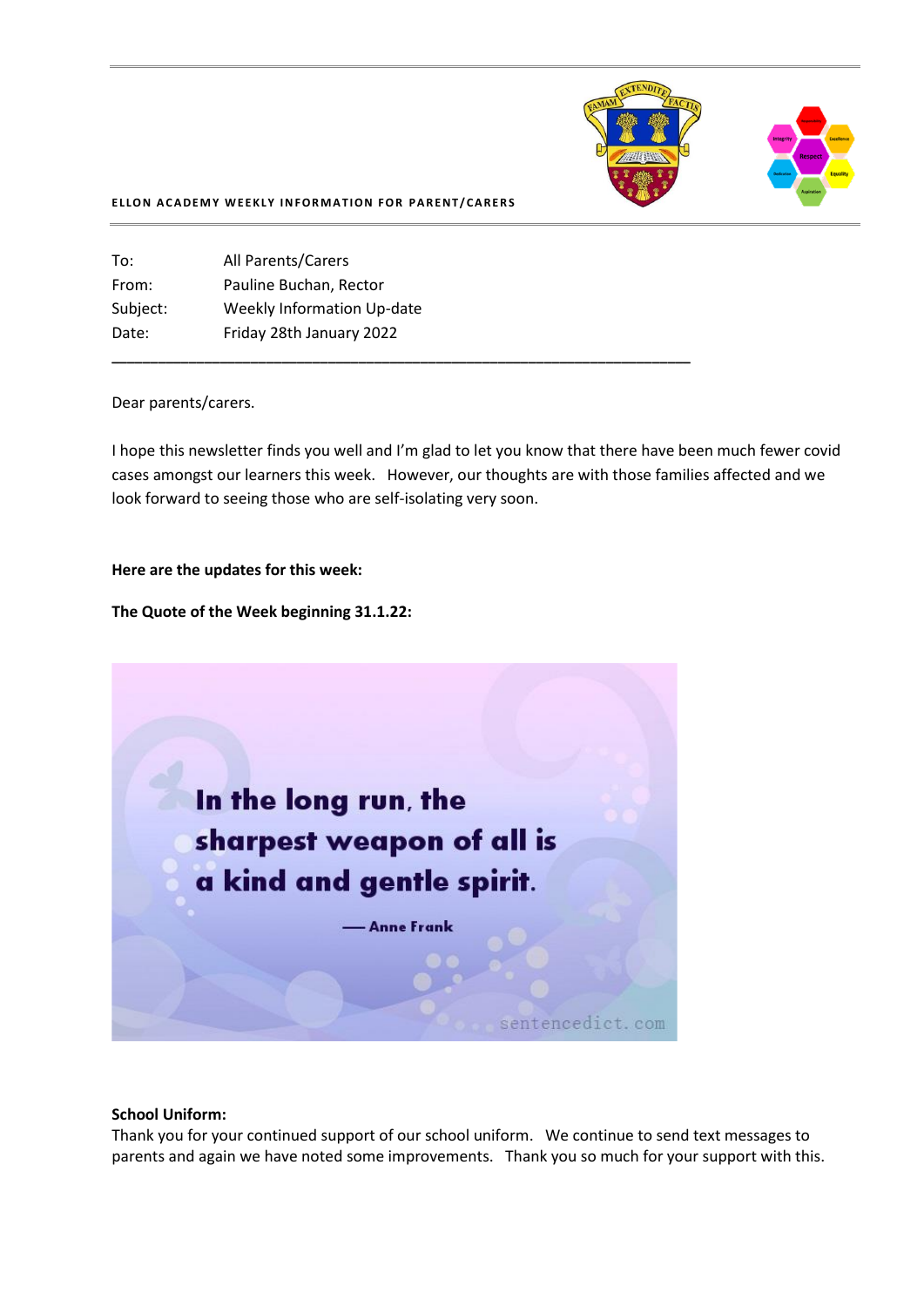### **January Senior Phase Assessment Block:**

Our Senior Phase January Assessment block has now ended, and work goes on to mark, moderate and provide results, marks, and next steps to support and feedback to S4/5/6 pupils preparing for SQA exams in May/June, if these go ahead.

Below, I have included some information for parents about SQA and the expected examination diet in the summer term which you may find helpful.

Some parents have enquired about a further assessment block under SQA conditions and so far, the SQA are planning for a full examination diet in May/June this year, and the SQA 'Plan B' is already underway in that SQA will release revision information for pupils/parents and school staff regarding what to study and prepare for as a mitigation against absences from school due to Covid/self-isolation. We welcome Plan B as a school, and we have been informed that by March we should know if this plan is operational and what pupils are expected to study and prepare for.

If the traditional exam diet goes ahead in the summer term, we will be held to SQA conditions re timings, rooming, and invigilation etc, and at Ellon Academy we do not have an assembly hall, so therefore, we will be using our Games Hall and adjacent smaller gym halls.

We have been unable to provide a full exam experience this month during our January assessment block, because currently guidance for schools prevents gatherings of over 50+ pupils in one place for an extended period to time. However, these assessments have been carried out under SQA exam conditions albeit in classrooms.

Our pupils will also have input from Ms T Booth, DHT/SQA Co-ordinator about what to expect in exams 'proper' in May/June, including how the exam conditions in classrooms during January will be replicated in larger hall settings and highlighting what is expected of candidates in terms of what to bring/not to bring into exam halls, what to do if a candidate needs the toilet, the importance of candidate numbers and allocated seats and where to leave bags and personal devices/smart watches for security, integrity of papers and safety.

Since we do not have a dedicated assembly hall at Ellon Academy, we were unable to use the Theatre for the January Assessment Block due current Covid mitigations of no more than 50 learners in one space and also, the ventilation in the theatre recycles internal air. There is also the fact that the Theatre is a teaching classroom for Drama classes. Nor can we use the Games Hall/gyms in winter because we would have to displace all our PE classes outside. In May/June will be able to use the gyms and Games Hall because PE classes can be displaced and can be taught outside in better weather, and we can open external doors in the halls for better ventilation in the summer term.

I cannot comment on the January assessment arrangements in other schools, but I do know that some older schools have more larger halls and more additional spaces than Ellon Academy, and they may well be able to keep within 50+ rule if they have the space available. What I can say is that we, as a school, have done our best for our pupils under the current guidelines and have complied with our school Covid risk assessment and we ensured that most learners had one assessment only on any given day.

We are trying to navigate how best to provide some sort of further experience for our learners, under current covid restrictions. However, many Principal Teachers Faculty do not wish to lose any more teaching and revision time in the run up to the exams because some subjects have folios and assignments to finish and need the pupils in class to ensure the best outcomes for these essential elements of their courses. We will communicate any new plans in due course with all parents/carers.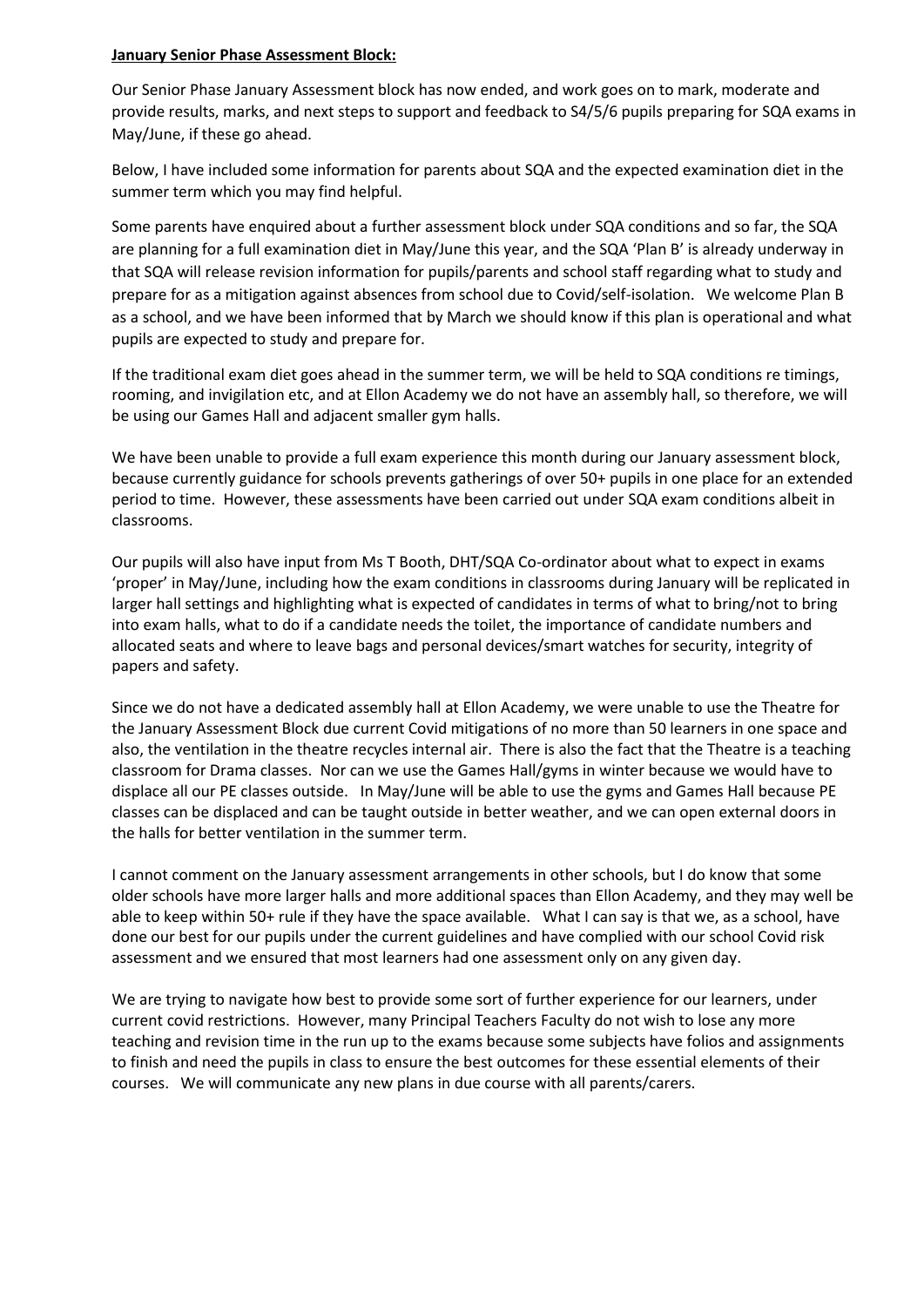#### **SQA Up-date:**

### **Supporting learners as Covid disruption continues – a message for parents and carers**

As the new school term gets underway, SQA is very aware that the ongoing pandemic continues to impact on your child's learning and teaching.

We want to reassure you that we have taken this into account when developing plans to support learners as they progress through their National 5, Higher, and Advanced Higher courses and prepare for their exams in April – June. These plans continue to be developed with our partners across the education system – including the National Parent Forum for Scotland – and will ensure that the grades awarded to your child on results day will be a fair reflection of their skills and knowledge.

Outlined below is a reminder of how National 5, Higher and Advanced Highers will be assessed in 2022 and the additional support measures in place should significant levels of disruption continue.

### **What has been done to address disruption to learning already faced by learners?**

We have already made changes – referred to as modifications – to course assessments (exams and/or coursework) to make them more manageable and allow for lost learning and teaching caused by the pandemic. The types of changes made to course assessments for this year included removing or reducing elements of an exam or coursework, changing the exam to provide more choice or time, or removing a topic.

### **What plans are in place should there continue to be disruption to learning?**

We are continuing to monitor public health advice and levels of disruption across the country. The level of disruption to learning is being measured against national data such as teacher and pupil absence. If these levels of disruption continue, we will provide revision support for learners in March to ensure maximum time for learning and teaching, and to help with your child's preparation and reduce stress in the run up to the exams. The type of revision support depends on the modifications that were already made at the start of the session and will therefore differ across courses. For some courses, this would include advice and guidance on what topics learners should focus their revision on. We will provide more information as soon as it is available.

There is revision support currently available for learners. Education Scotland, in partnership with e-Sgoil, is running a series of Study Support Webinars for learners working towards National Qualifications in 2022. Details can be found on the [e-Sgoil website](https://www.e-sgoil.com/study-support/) and you should speak to your child's teacher or lecturer if you require further information.

### **Are 2022 SQA exams going ahead?**

It is still the clear intention for the 2022 SQA exams to take place in April – June. Exams will only be cancelled by the Scottish Government if public health advice restricts physical gatherings at the time of the exams. The Scottish Government has indicated that, whilst they can't know what the public health advice will be at the time of the exam diet, they will provide as much notice as possible.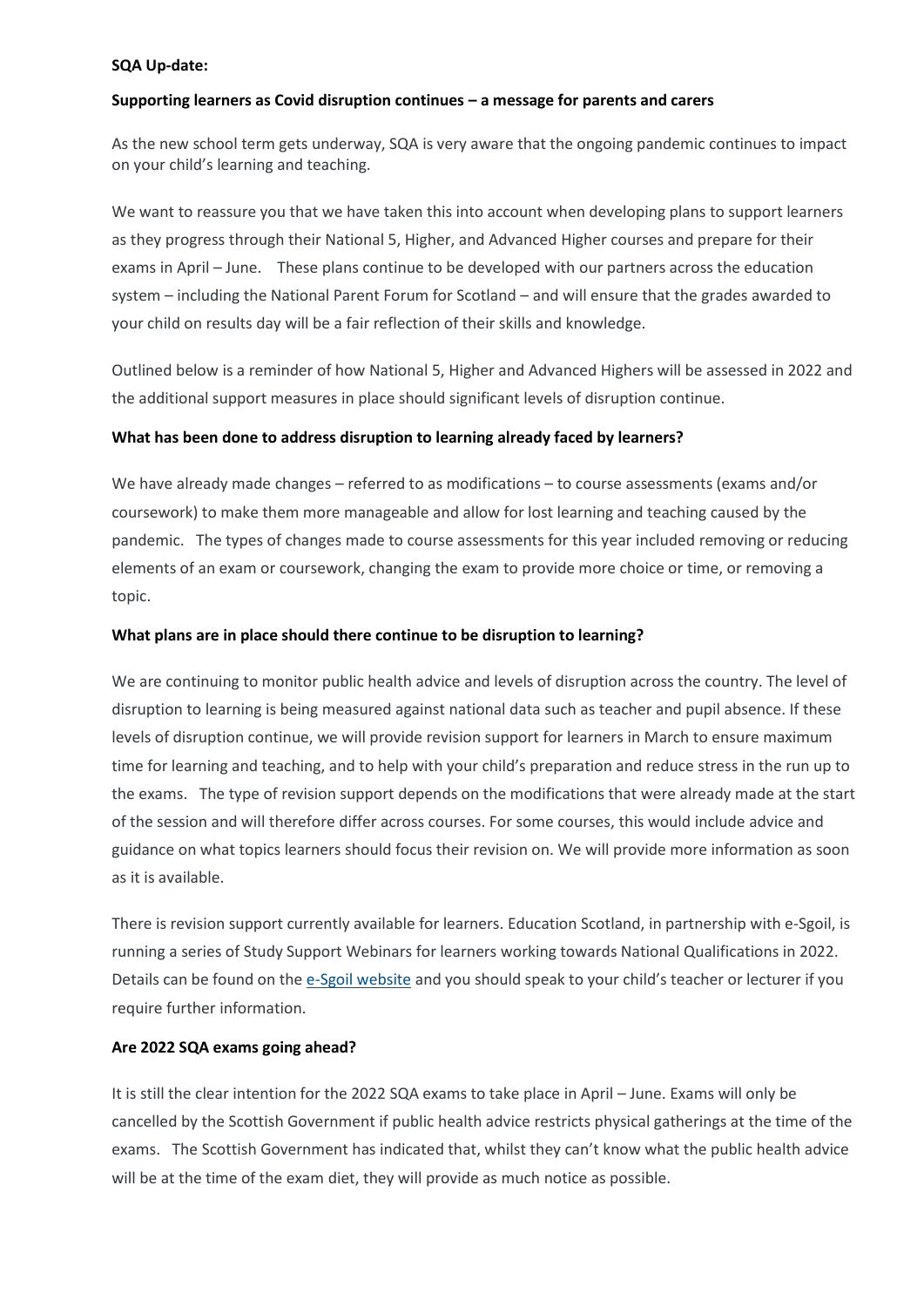SQA is closely monitoring the educational impact of the pandemic so that we can continue to support learners, most of whom will be sitting exams for the first time.

# **Can the timing of exams be changed to allow learners to catch-up on missed learning?**

No. The timing of the exams cannot be moved for a range of reasons, including allowing sufficient time for marking and informing learners of their results in good time to make decisions about their next steps, for example college or university places, apprenticeships, or employment.

### **How will my child be assessed if exams are cancelled?**

If public health advice in Spring 2022 restricts physical gatherings and SQA exams are cancelled by the Scottish Government, teachers and lecturers will decide your child's provisional results based on the assessments they have completed throughout the year. This could be a mix of prelims, practical activities, performances and class tests. Teachers and lecturers will use their professional judgement to select the assessment evidence that best shows your child's skills, knowledge and understanding of their course.

Your child will not need to sit additional assessments.

# **Where can I find more information on National Qualifications in 2021-22?**

Your child should have received a hard copy of our [guide to National Qualifications 2021](https://www.sqa.org.uk/sqa/files_ccc/Your-NQ-2021-22.pdf)-22 booklet from their school, college or training provider, which you may also find useful.

To stay up to date, please visit [sqa.org.uk/nq2022](https://www.sqa.org.uk/sqa/95157.html?utm_source=Newsitem&utm_medium=Web&utm_campaign=nq2022&utm_content=NQ2022) and follow us on Facebook [@ScottishQualificationsAuthority.](https://www.facebook.com/ScottishQualificationsAuthority)

### **Community Spirit:**

Well done and thanks to Amelia S and Seren M in 1C1 for their work on litter posters for the school. Thanks girls!  $\bullet$   $\bullet$   $\bullet$   $\bullet$   $\bullet$ 

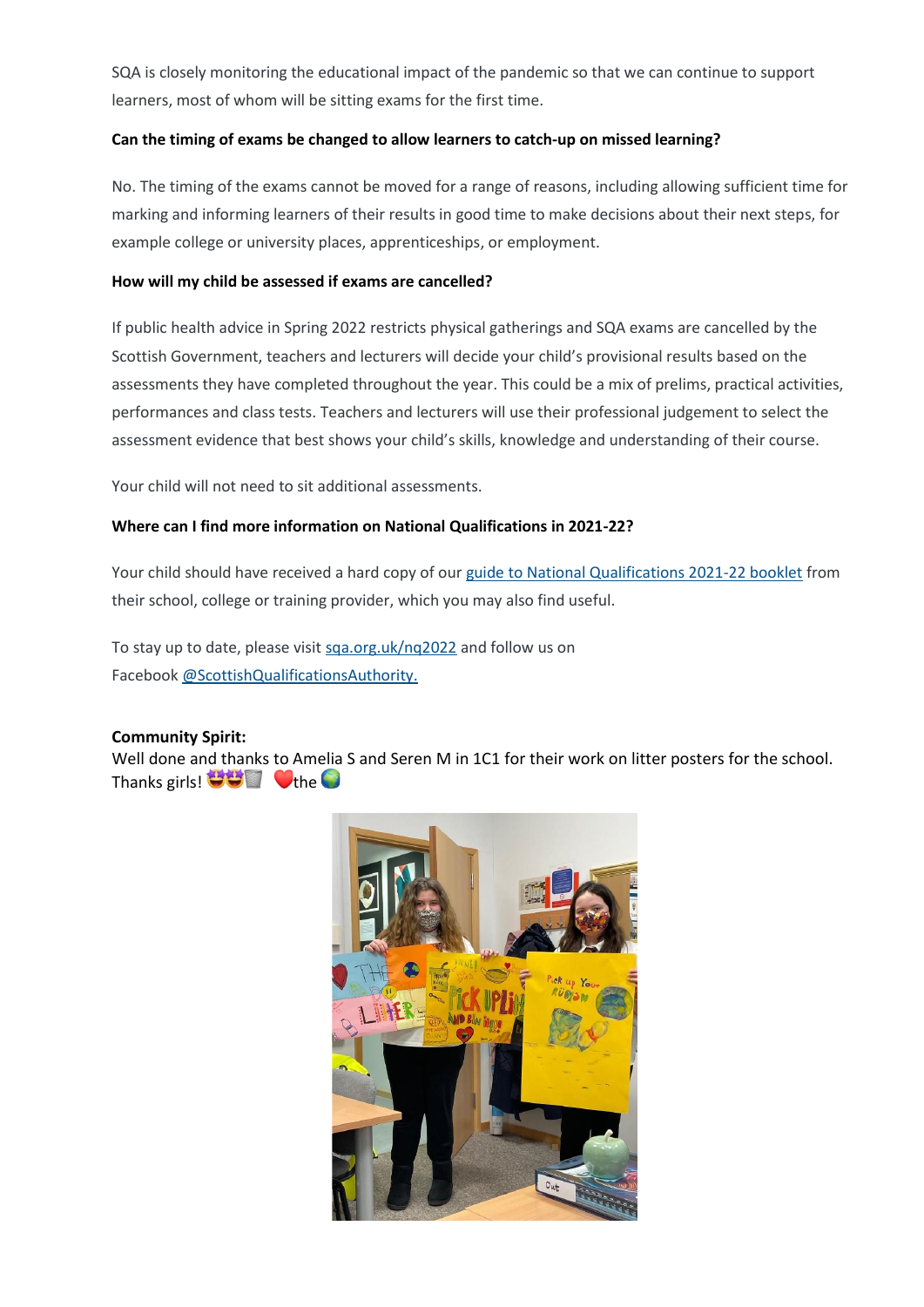# **Pupil Achievement:**

Congratulations to Aidan M and Kade M, both S3, who have signed for Montrose FC U16's. Well done!





# **Pupil Achievement:**

Brilliant achievement again by Millie U in S5.

**[#SCOW17s](https://www.facebook.com/hashtag/scow17s?__eep__=6&__cft__%5b0%5d=AZUX80i7SRKe4gldt1cOIVuXQBYJbgu9NR0Rf-2DsMjyaDXEZ3b6arVQMQgNyMOiDshmvP8bs7RIUmxer73GoiNuKo2zSRkQRKzxqqfaoKcbK59X8tLaTR9MABCdIzIQkXwcVjgZUx2cs-HhoFomIPuCvNT7RuBRgCcruiIvvQwXWVChGXQSjpbuqWwiO-HE6taVkB3n4tKh6Rq5heeF5k5p7jPPvGdT5uembIWshzzatw&__tn__=*NK*F)** | Pauline MacDonald has named her Scotland Women's Under-17s squad for two friendlies against Wales next month.

Read more: [scotfa.co/wu17walfr](http://scotfa.co/wu17walfr?fbclid=IwAR2X3tt_nnCnmsRA23xYfF9ukB33cSpA8dlIXJmkYsUeXEgcdO5YDrbvP7U)

**Wales v Scotland** Tuesday 8 February – 6pm Central Park, Denbigh

**VS** Wales v Scotland  $\Box$  Friday 11 February – 12pm Colliers Park, Wrexham

| <b>EILIDH AUSTIN</b>                               | <b>SCOTLAND WOMEN'S UNDER-17s SQUAD</b><br><b>KAYLA JARDINE</b> | <b>LEAH SIDEY</b>                |
|----------------------------------------------------|-----------------------------------------------------------------|----------------------------------|
| <b>RANGERS</b><br>IYA BATES                        | <b>RANGERS</b><br>ELISE MACARA                                  | <b>SPARTANS</b>                  |
|                                                    |                                                                 | REBECCA TAYLOR<br>RANGERS        |
| REE RURCHILL                                       | <b>KIRSTY MACLEAN</b>                                           | <b>MILLIE UROUHART</b>           |
| TON ACADEMICAL <sup>1</sup><br><b>KIERA CHUTER</b> | RANGERS<br><b>MAHER-RODGERS</b>                                 | <b>ARFRDFFN</b><br>Emma Watson   |
| CELTIC                                             | <b>MIDI OTHIAN</b>                                              | <b>RANGERS</b>                   |
| <b>LEIGHA DOBBINS</b>                              | <b>MCAULEY</b><br>Ш                                             |                                  |
| CELTIC                                             | <b>RANGERS</b>                                                  | <sup>1</sup> ON LOAN FROM CELTIC |
| <b>MADDIE FINNIE</b><br><b>ARERDEEN</b>            | ANNALISA MCCANN<br><b>ARFRDEEN</b>                              |                                  |
| Y GRAHAM                                           | <b>JODI MCLEARY</b>                                             |                                  |
| <b>SPARTANS</b>                                    | RANGERS                                                         |                                  |
| EORGIA GRAY                                        | NOBLE                                                           |                                  |
| <b>RANGERS</b>                                     |                                                                 |                                  |
| <b>BRODIE GREENWOOD</b><br><b>ABERDEEN</b>         | OLIVIA POTTER<br>CELTIC                                         |                                  |
|                                                    |                                                                 | E                                |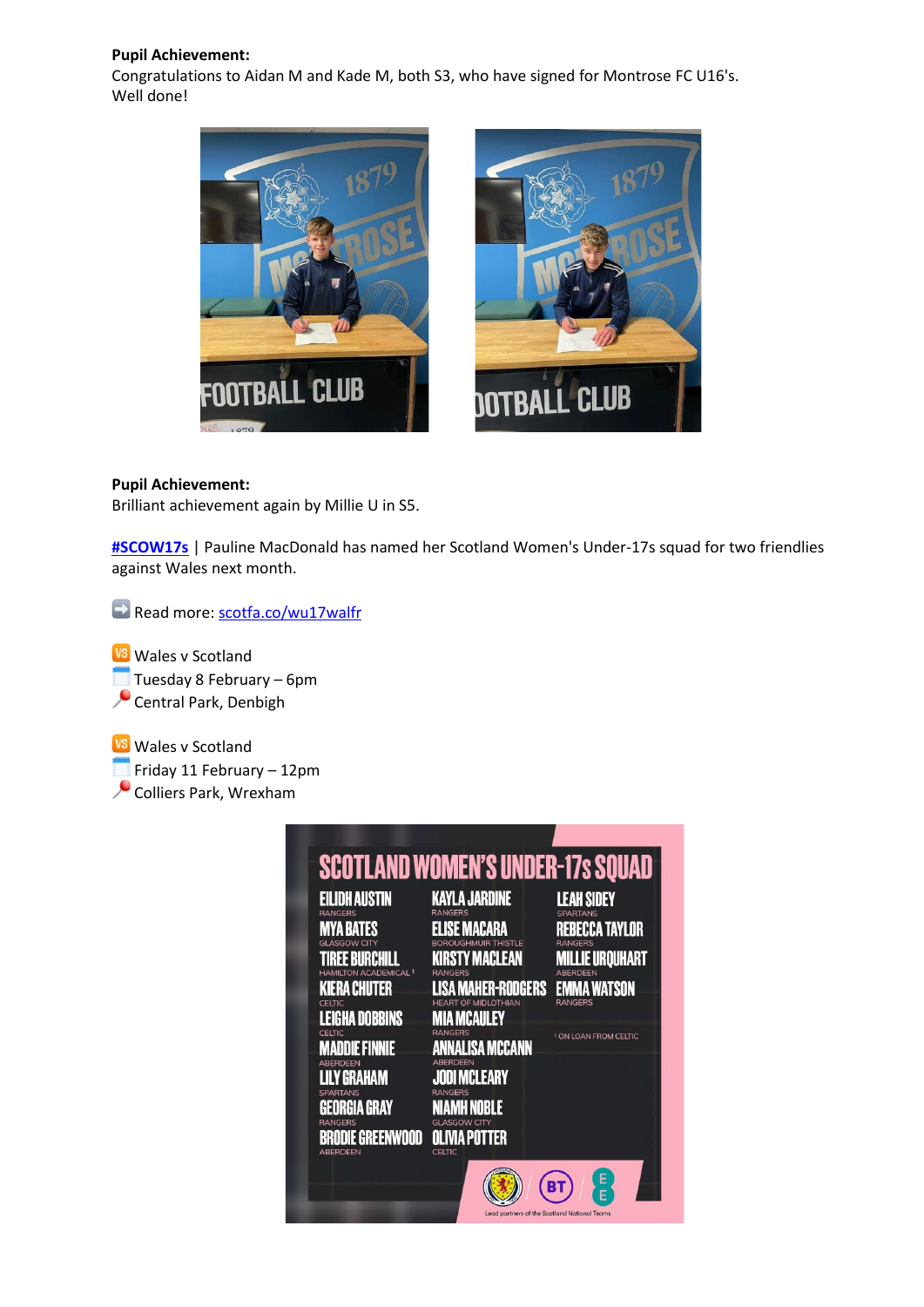# **Pupil Achievement:**

Last Saturday, Hannah T became the new under 17 Scottish indoor 800m champion with a time of 2min 16.62s. The Under 17s Scottish championships took place in the Emirates Stadium, Glasgow. An amazing achievement Hannah, well done!



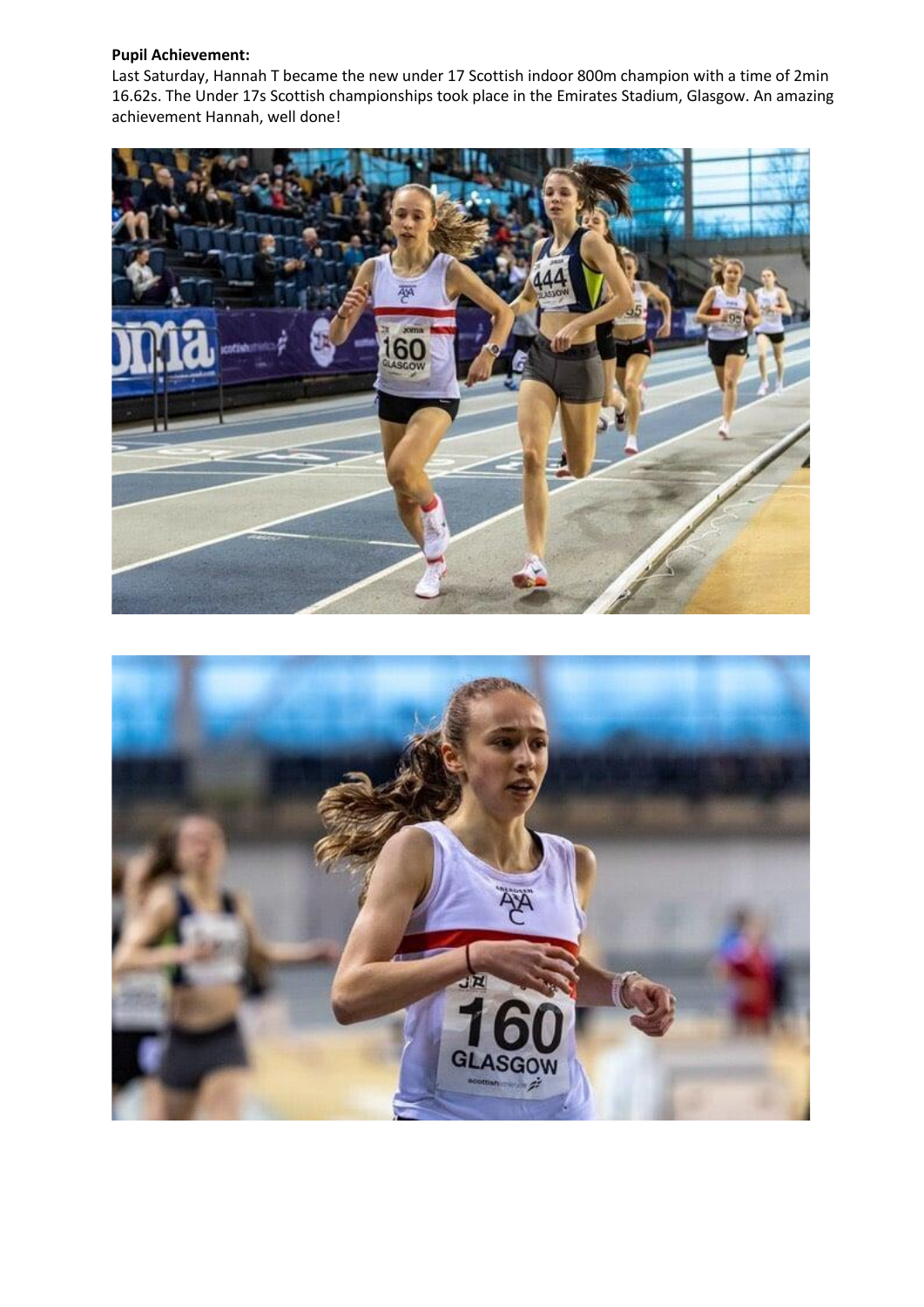### **Pupil Initiative:**

Mrs Murdoch our Senior Librarian tells us that Natasha W 5S1 did an excellent job (on her own initiative) tidying and re-shelving the senior fiction area of the library. Thanks, and wel-done Natasha!

# **Pupil Initiative:**

Cameron T 3S2 went along to the library on a day when he isn't actually on library rota, to help Mrs Murdoch, Senior Librarian to prepare for the lunchtime opening of the library. He said he was at English and just thought it would help me if he did that. Mrs Murdoch said, 'I really appreciated that he thought of me/the library particularly'. Thanks, and well done Cameron.

# **Act of Kindness:**

Lauren M in 1S1 wrote to HRH The Queen to express her condolences when the Duke of Edinburgh died. She wrote to the Queen again in November after Remembrance, asking after her because she had been unable to attend the Remembrance Day events. To her surprise, Lauren received replies to both letters as you will see below. Well done, Lauren, it's clear that your kind letters were really appreciated.



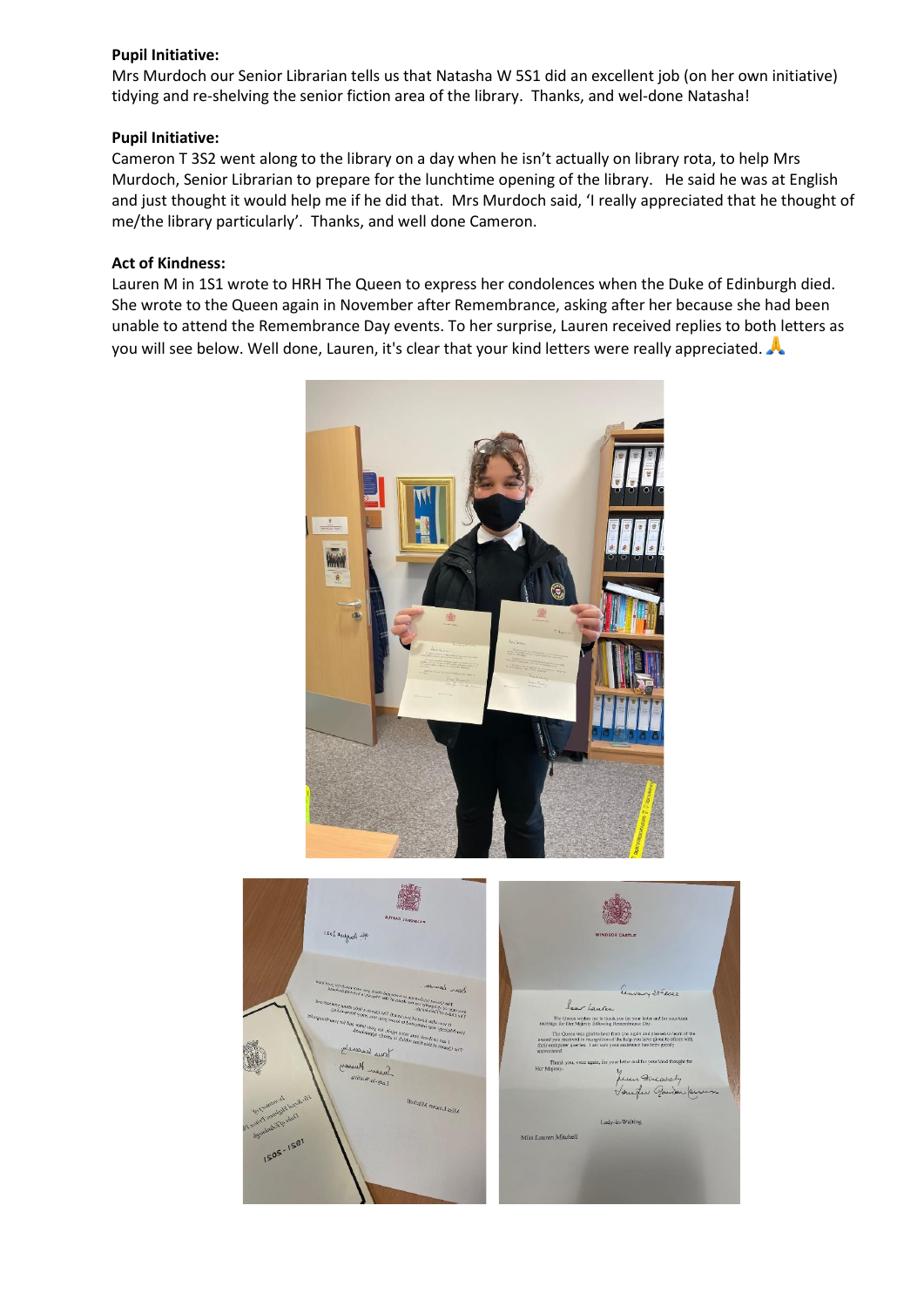# **Ellon Academy Bike Library is here!**

'Ellon Academy is committed to supporting pupils and families with genuine active travel solutions and opportunities to further young peoples' wellbeing.

Outgrown your current bike? Need a new one? Want to be able to cycle safely to school? In partnership with SUSTRANS, Ellon Academy is launching its new BIKE LIBRARY. There are 35 state of the art bicycles ready for short- or long-term loans.

If you're interested in loaning a brand-new bike with safety equipment included, please complete an application form at the following link or by scanning the QR code seen on posters around the school. Please see Mr Coe (S52) with any questions.

Applications will open on Monday 1st of February and assessed by a panel including DHT, PT Guidance and Mr Coe PT Pupil Development.

[https://forms.office.com/r/R1fNin9aNb](https://forms.office.com/r/R1fNin9aNb?fbclid=IwAR0ttlUqyrQsWxMe2TCphgU6xIYaLD-9Tk3NMUEpUKpDaAqTE7sGocte9w0)



### **The North of Scotland Universities Collaborative Project:**

Dear Parents and Carers,

This project aims to support school pupils from across the region in thinking about future careers and pathways. On Thursday 10th February at 18:30 we will host an online information session for pupils currently making their course choices who are thinking about university in the future.

Our booking form can be found here: [https://gck.fm/khztx](https://gck.fm/khztx?fbclid=IwAR2pOZ1rXacahK-8OMkUtvLy9MJrz6L9RgzwOdPEMtvqUTgmrWOX-8rkkQE)

All pupils, as well as their parents and guardians, and school staff are welcome to attend. We would greatly appreciate if these events can be circulated to your pupils and across your school network.

With best wishes, Anna On behalf of the North of Scotland Universities Collaborative Project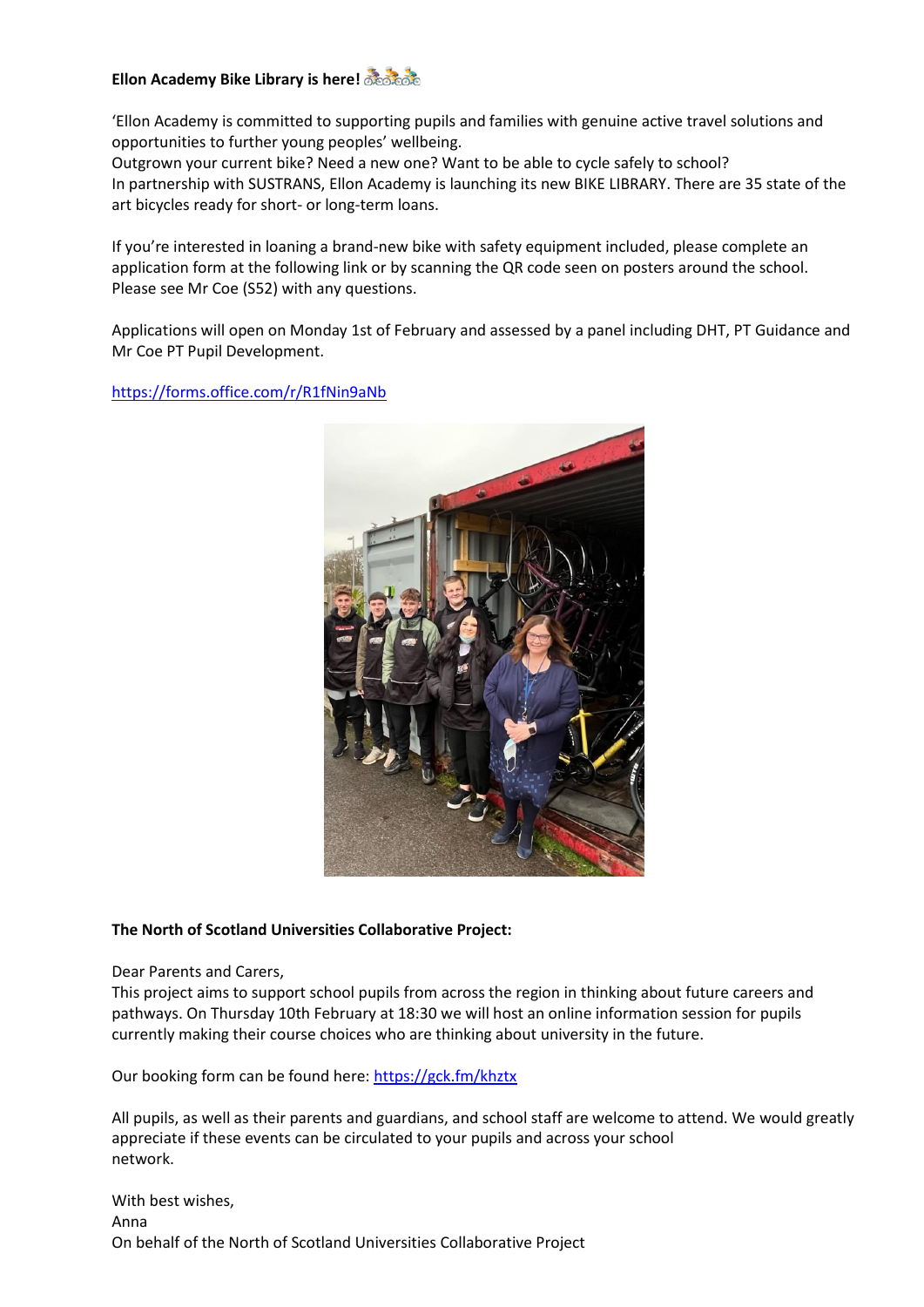#### **NESCOL Higher Support Preparation for Exams:**

Message sent on behalf of Dr Douglas Fraser Curriculum Manager of Science

Dear all,

We are pleased to make you aware of short courses which are on offer at NESCOL to assist you in preparing for end of year exams in Higher Sciences and Maths. We would be grateful if you are able to pass this information onto your learners.

Over seven evening sessions in the weeks leading up to the final exam, learners will work in small groups with other candidates to practice exam-style questions. Coaching during the class will help them improve the way they approach a range of questions. We will also cover aspects of the curriculum that have been identified as poorly answered in previous exams.

Further details of all courses may be found on the links below.

Preparation for Higher Biology – commencing  $14<sup>th</sup>$  March Biology - [North East Scotland College \(nescol.ac.uk\)](https://eur02.safelinks.protection.outlook.com/?url=https%3A%2F%2Fwww.nescol.ac.uk%2Fcourses%2Fpreparation-for-biology-higher-exam%2F&data=04%7C01%7CR.Stirling%40nescol.ac.uk%7C55ec69b32d8d480997dd08d9e0da646d%7Cb8c4db000d5040e1b5eb7b8290a8b9bb%7C0%7C0%7C637788050853101916%7CUnknown%7CTWFpbGZsb3d8eyJWIjoiMC4wLjAwMDAiLCJQIjoiV2luMzIiLCJBTiI6Ik1haWwiLCJXVCI6Mn0%3D%7C3000&sdata=xBVpnZ7XGWcMAnhQDOk5GRk1pG6%2B17yLfY35GhjbRr4%3D&reserved=0)

Preparation for Higher Chemistry – commencing  $3^{rd}$  March Chemistry - [North East Scotland College \(nescol.ac.uk\)](https://eur02.safelinks.protection.outlook.com/?url=https%3A%2F%2Fwww.nescol.ac.uk%2Fcourses%2Fpreparation-for-chemistry-higher-exam%2F&data=04%7C01%7CR.Stirling%40nescol.ac.uk%7C55ec69b32d8d480997dd08d9e0da646d%7Cb8c4db000d5040e1b5eb7b8290a8b9bb%7C0%7C0%7C637788050853101916%7CUnknown%7CTWFpbGZsb3d8eyJWIjoiMC4wLjAwMDAiLCJQIjoiV2luMzIiLCJBTiI6Ik1haWwiLCJXVCI6Mn0%3D%7C3000&sdata=glEpc1xWLut4ELCdgN5hVvqQivS7Vbrbmun7cEb9F9Y%3D&reserved=0)

Preparation for Higher Maths – commencing  $9<sup>th</sup>$  March Maths - [North East Scotland College \(nescol.ac.uk\)](https://eur02.safelinks.protection.outlook.com/?url=https%3A%2F%2Fwww.nescol.ac.uk%2Fcourses%2Fpreparation-for-maths-higher-exam%2F&data=04%7C01%7CR.Stirling%40nescol.ac.uk%7C55ec69b32d8d480997dd08d9e0da646d%7Cb8c4db000d5040e1b5eb7b8290a8b9bb%7C0%7C0%7C637788050853101916%7CUnknown%7CTWFpbGZsb3d8eyJWIjoiMC4wLjAwMDAiLCJQIjoiV2luMzIiLCJBTiI6Ik1haWwiLCJXVCI6Mn0%3D%7C3000&sdata=Lx7e0NW8y%2BkLpSoiNpiX2QiMoQsLwbHNmCNGMhKDk6c%3D&reserved=0)

Preparation for Higher Physics – commencing  $15<sup>th</sup>$  March Physics - [North East Scotland College \(nescol.ac.uk\)](https://eur02.safelinks.protection.outlook.com/?url=https%3A%2F%2Fwww.nescol.ac.uk%2Fcourses%2Fpreparation-for-physics-higher-exam%2F&data=04%7C01%7CR.Stirling%40nescol.ac.uk%7C55ec69b32d8d480997dd08d9e0da646d%7Cb8c4db000d5040e1b5eb7b8290a8b9bb%7C0%7C0%7C637788050853101916%7CUnknown%7CTWFpbGZsb3d8eyJWIjoiMC4wLjAwMDAiLCJQIjoiV2luMzIiLCJBTiI6Ik1haWwiLCJXVCI6Mn0%3D%7C3000&sdata=gix9h6GkYfiy8rLnzbtgtdq7XvBdlSYC1IQOJJ2D5LI%3D&reserved=0)

Preparation for Higher Computing Science – commencing  $30<sup>th</sup>$  March Computing Science - [North East Scotland College \(nescol.ac.uk\)](https://eur02.safelinks.protection.outlook.com/?url=https%3A%2F%2Fwww.nescol.ac.uk%2Fcourses%2Fpreparation-for-computing-science-higher-exam%2F&data=04%7C01%7CR.Stirling%40nescol.ac.uk%7C55ec69b32d8d480997dd08d9e0da646d%7Cb8c4db000d5040e1b5eb7b8290a8b9bb%7C0%7C0%7C637788050853101916%7CUnknown%7CTWFpbGZsb3d8eyJWIjoiMC4wLjAwMDAiLCJQIjoiV2luMzIiLCJBTiI6Ik1haWwiLCJXVCI6Mn0%3D%7C3000&sdata=Cowqku953v9G%2FKzvWzCtms8tFAgm9HVZ5%2BCngfVl%2FAI%3D&reserved=0)

For further information on Maths, Chemistry, Physics, Biology please contact Douglas Fraser [douglas.fraser@nescol.ac.uk](mailto:douglas.fraser@nescol.ac.uk) or for Computing Science please contact Ben Thorn [b.thorn@nescol.ac.uk](mailto:b.thorn@nescol.ac.uk)

Dr Douglas Fraser Curriculum Manager North East Scotland College Aberdeen City Campus Gallowgate Aberdeen AB25 1BN 01224 612190

#### **Young Person's Free Bus Travel Scheme:**

Information about this scheme has been uploaded to the school website and has been sent home via email. To view, please click on the link below: [https://ellonacademy.aberdeenshire.sch.uk/pupils/](https://ellonacademy.aberdeenshire.sch.uk/pupils/?fbclid=IwAR0HMhfvcP47QjKfeS7LXpwVDeG7g2p3WvwnfD42d2SOPr3CGGB3vIXhIR8)